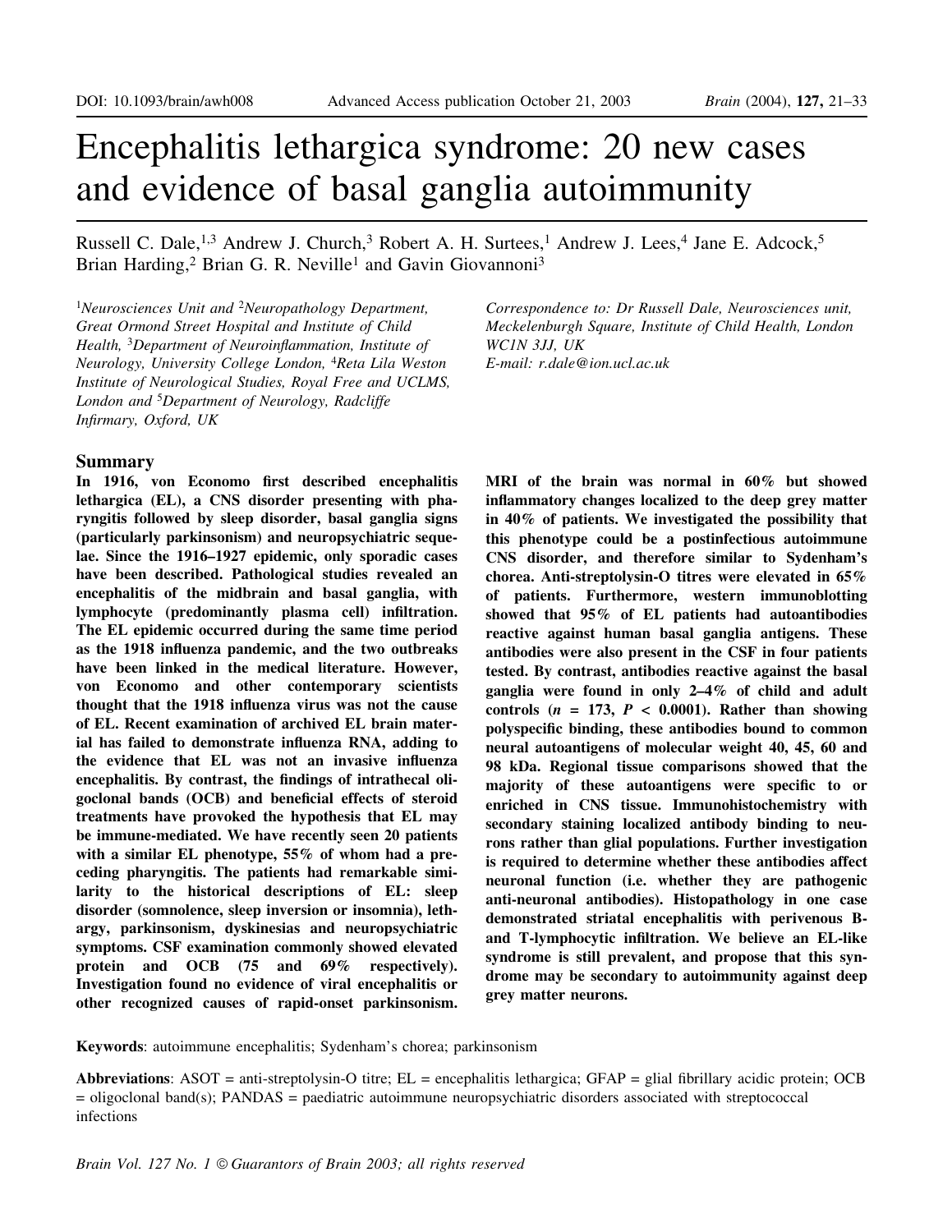## Introduction

Lethargic encephalitis has been known for many centuries, having been described by physicians such as Hippocrates and Sydenham. The most recent epidemic ravaged the world between 1916 and 1927, and was named encephalitis lethargica (EL) by the clinician most associated with this disorder, von Economo (von Economo, 1931). Other than sleep disturbance, lethargy and extrapyramidal movements, von Economo noted that neuropsychiatric disorders were common in the survivors (e.g. catatonia, obsessive-compulsive disorder and mutism). Additional common features included oculogyric crises, ocular features (ophthalmoplegia and ptosis) and central cardiorespiratory features (particularly hiccough). Pathological findings, like the clinical characteristics, localized the encephalitis to basal ganglia and midbrain structures.

Because EL was epidemic during the same time period as the 1918 influenza pandemic, an association between the two diseases has been proposed (Ravenholt and Foege, 1982). However, von Economo and other workers during the EL epidemic thought that influenza was not the cause. The recent discovery and identification of the 1918 influenza virus by Taubenberger and colleagues (Taubenberger et al., 1997) allowed this group the opportunity to examine archived EL brain specimens for 1918 influenza virus RNA. They failed to find influenza RNA in EL brains, and furthermore determined that the 1918 influenza virus was genetically incapable of neurotropic disease, and only capable of reproduction in the respiratory tree. The authors concluded that EL was unlikely to have been directly due to the 1918 influenza virus (McCall et al., 2001).

There have been no further epidemics of EL since the 1920s, although sporadic cases have continued to be reported (Rail et al., 1981; Howard and Lees, 1987; Blunt et al., 1997; Kiley and Esiri, 2001). Recent reports have consistently failed to demonstrate evidence of neurotropic viral particles, and the cause of EL remains unknown. However, the finding of CSF oligoclonal bands (OCB) (Williams et al., 1979; Howard and Lees, 1987; Kiley and Esiri, 2001) and the successful treatment of some recent cases with steroids (Blunt et al., 1997) have led investigators to propose that this phenotype may be immune-mediated. Over the last 3 years, we have observed a number of children and adults with an EL-like syndrome, often following pharyngeal infections. Group A Streptococcus is the commonest cause of pharyngitis, and is a recognized cause of immune-mediated (autoantibody) basal ganglia dysfunction, the classical phenotype being Sydenham's chorea (Husby et al., 1976; Church et al., 2002). We therefore examined these EL-like patients for evidence of autoreactive antibodies against the basal ganglia.

## Material and methods Patients

All patients were referred to tertiary neurology centres between April 1999 and May 2002 with a new-onset CNS dysfunction resulting in an EL-like syndrome (sleep disorder and associated lethargy, parkinsonism and neuropsychiatric disorders). Other than 'high-functioning' autism  $(n = 1)$  and Down's syndrome  $(n = 1)$ , there was no past medical history of note. Movement disorders were video-recorded and reviewed by experienced child neurologists (R.A.H.S., B.G.N.). Psychiatric disturbance was often acute, with Diagnostic and Statistical Manual of Mental Disorders-Fourth Edition (DSM-IV) criteria only possible after the acute phase (DSM-IV diagnoses are specified in the text).

## **Controls**

To determine the specificity of anti-basal ganglia antibodies and streptococcal serology, the following controls were used for comparison (demographics are shown in Table 1): children with dystonia of alternative aetiologies ( $n = 33$ ), children with recent (within 4 weeks) uncomplicated group A streptococcal infection  $(n =$ 40), adults with mixed neurological disease  $(n = 50)$ , and healthy adults ( $n = 50$ ). Controls were recruited during the same time period as the patients.

#### **Investigations**

Patients were investigated by the responsible clinician according to the patient's mode of presentation (Table 2). Evidence of recent streptococcal infection was assessed using anti-streptolysin-O titre (ASOT; Dade Behring II nephelometry). The World Health Organization guideline for normal ASOT is <200 IU/ml. All patients with elevated streptococcal titres had convalescent serology 6 months later, which showed a reduction in titres.

Table 1 Demographics of patient and control groups

| Group                    | EL                                            | Children with<br>uncomplicated<br>GAS infection | Children with<br>dystonia | Adults with mixed<br>neurological disease | Healthy adults |
|--------------------------|-----------------------------------------------|-------------------------------------------------|---------------------------|-------------------------------------------|----------------|
| Number                   | 20                                            | 40                                              | 33                        | 50                                        | 50             |
| Sex: M, F                | 11.9                                          | 25.15                                           | 17.16                     | 30, 20                                    | 25, 25         |
| Mean (range) age (years) | Child: $10.4$ $(2-16)$<br>Adult: 47.5 (17–69) | $9.8(2-15)$                                     | $9.1(1-16)$               | $41.1(19-70)$                             | $35.6(19-57)$  |

Children with dystonia control group  $(n = 33)$  included the following aetiologies: encephalitis  $(n = 13)$ ; basal ganglia stroke  $(n = 7)$ ; neurometabolic disease ( $n = 6$ ); miscellaneous ( $n = 7$ ). GAS = group A streptococcus; M = male; F = female.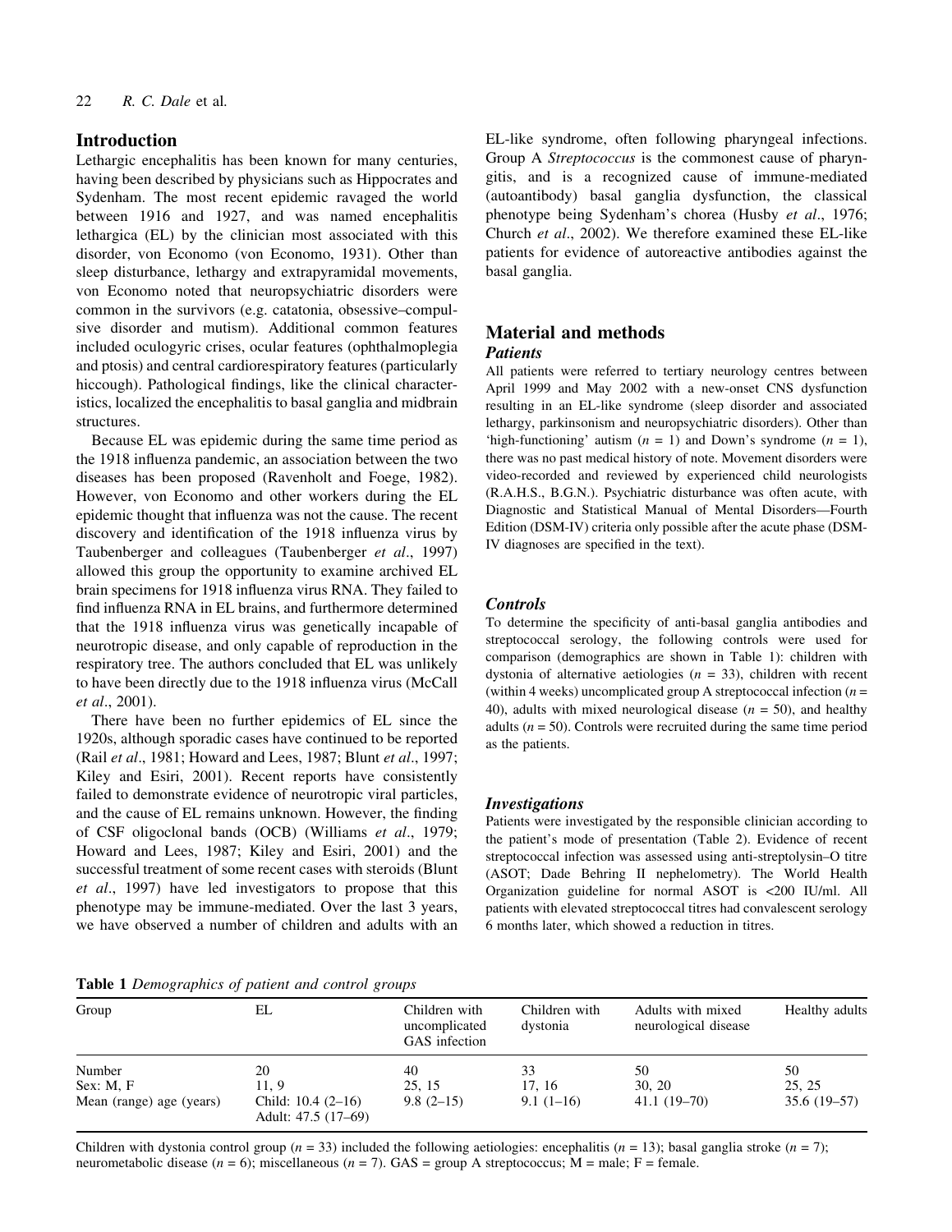#### Anti-neuronal antibodies

#### Human basal ganglia western immunoblotting

The anti-basal ganglia antibody method has been shown to be a sensitive and specific marker in Sydenham's chorea and is described in detail elsewhere (Church et al., 2002). All anti-basal ganglia antibody tests were performed by A.J.C., who was blinded to the clinical details. The caudate, putamen and globus pallidus from a human donor with no evidence of neurological disease were kindly provided by the Queen Square Brain Bank for neurological disorders. Brains from different donors have been compared previously and show little inter-assay variation. The block of tissue was homogenized with a small volume of saline containing protease inhibitors (Sigma, Poole, UK) and centrifuged for 30 min at 12 000 rev/min. Equal volumes of supernatant and di-isopropyl ether were mixed and centrifuged at 3000 rev/min for 10 min to remove lipid from the supernatant. The protein fraction was then collected and stored at  $-80^{\circ}$ C until required. It is acknowledged that samples prepared by this method will contain mainly soluble proteins, and lipophilic proteins are less likely to be present in this supernatant fraction.

The homogenate was mixed with lithium dodecyl sulphate sample buffer (Invitrogen, USA) containing 0.05 M dithiothreitol, and heated at  $65^{\circ}$ C for 15 min. A total of 30  $\mu$ g of protein was loaded onto a 4-12% Bis-Tris gel (Invitrogen) and electrophoresed. The proteins were blotted onto nitrocellulose (Sartorius, Epsom, UK) and blocked with 2% milk proteins for 2 h. Total serum immunoglobulin  $(Ig)$  G was measured in five random EL patients and was within the normal range in all. Samples were diluted 1/300, applied to the blot and incubated overnight at 4°C. The nitrocellulose was washed with 10 changes of 0.9% saline containing 0.2% milk proteins and 0.025% Tween. The blot was incubated for 2 h with rabbit antihuman IgG conjugated with horseradish peroxide diluted 1/1000 (Dako, Cambridge, UK). After washing, the substrate 4-chloro-1 naphthol (Sigma) was added and the blot was allowed to develop for 15 min.

#### Rat brain western immunoblotting

Brain homogenate from adult male Wistar rats was prepared in the same way as the human basal ganglia method. Unlike the human basal ganglia method, 90 µg of protein was loaded onto each 2-D gel

for transfer to nitrocellulose. Serum dilutions, secondary antibody and antibody detection were the same as in the human basal ganglia method. When comparing CSF with serum for anti-neuronal antibodies, serum was diluted 400-fold compared with CSF, in accordance with the recognized differences in CSF/serum IgG concentrations. In the CSF/serum comparisons, the secondary antibody conjugated with horseradish peroxide (Dako) was diluted 1 : 5000 and developed using enhanced chemiluminescence (Pierce, USA).

#### Regional localization of autoantigens in rat tissue

Likewise, rat brain (cerebellum removed), cerebellum, liver, kidney and heart were homogenized and prepared as in the human basal ganglia method. Total proteins were measured using the biuret method (Bio-Rad, UK). For the regional comparisons, the total proteins from each tissue were normalized and loaded onto 10-lane gels. Serum dilutions, secondary antibody and antibody detections were the same as in the human basal ganglia method.

#### Human basal ganglia indirect immunofluorescence

Sections  $(10 \mu m)$  of normal human basal ganglia (caudate, putamen and midbrain) were cut from snap-frozen tissue. Control and patient serum was diluted 1 : 25 in phosphate-buffered saline and overlaid onto prepared slides and incubated for 30 min (1 : 50 for midbrain due to higher background fluorescence). A control slide was also prepared and incubated with phosphate-buffered saline for 30 min to assess background fluorescence. All slides were washed in phosphate-buffered saline and incubated with anti-human IgG conjugated with fluorescein isothiocyanate (Dako) and analysed using fluorescence microscopy. To identify cell populations involved in human antibody binding, we used commercially available antibodies. Glial cell populations were labelled with a monoclonal antibody against human glial fibrillary acidic protein (GFAP; mouse anti-human; Sternberg Monoclonals). Neuronal cells were labelled using a monoclonal antibody against human neuronspecific enolase (mouse anti-human; Abcam, UK). Anti-mouse IgG conjugated with fluorescein isothiocyanate was used for detection (Dako). To assess the identity of cell population involved in antibasal ganglia antibody binding, we double-stained human caudate/ putamen sections with patient IgG and commercial GFAP antibody.

Table 2 Negative or normal investigations in EL patients

| Aetiology           | Diagnostic investigation                                                                                                                                                                                                                                                                                                                                                                                                              |  |  |  |
|---------------------|---------------------------------------------------------------------------------------------------------------------------------------------------------------------------------------------------------------------------------------------------------------------------------------------------------------------------------------------------------------------------------------------------------------------------------------|--|--|--|
| Infectious          | CSF herpes simplex virus PCR ( $n = 12$ ), CSF enterovirus PCR ( $n = 5$ ), CSF mycoplasma PCR ( $n = 9$ ),<br>CSF Epstein–Barr virus PCR ( $n = 8$ ), CSF measles antibody ( $n = 4$ ), CSF bacterial culture ( $n = 16$ ),<br>mycoplasma serology ( $n = 9$ ), Lyme serology ( $n = 6$ ), Whipple's disease, varicella zoster, influenza,<br>arbovirus, picorna, HHV6, HHV7, adenovirus, parvovirus, bartonella, HIV (all $n = 2$ ) |  |  |  |
| Systemic autoimmune | Anti-nuclear antibody* ( $n = 16$ ), complement ( $n = 5$ ), angiotensin-converting enzyme ( $n = 6$ ),                                                                                                                                                                                                                                                                                                                               |  |  |  |
| disease             | anti-cardiolipin antibodies $(n = 3)$                                                                                                                                                                                                                                                                                                                                                                                                 |  |  |  |
| Metabolic           | CSF lactate ( $n = 14$ ), creatine kinase ( $n = 4$ ), ammonia ( $n = 4$ ), plasma amino acids ( $n = 7$ ),                                                                                                                                                                                                                                                                                                                           |  |  |  |
|                     | urinary organic acids ( $n = 8$ ), very long chain fatty acids ( $n = 4$ ), white cell enzymes ( $n = 6$ ),<br>liver function tests $(n = 10)$ , acanthocytes $(n = 6)$                                                                                                                                                                                                                                                               |  |  |  |
| <b>Biochemical</b>  | Copper $(n = 12)$ , caeruloplasmin $(n = 9)$ , thyroid function tests $(n = 10)$ , porphyrin screen $(n = 3)$ ,<br>calcium metabolism ( $n = 16$ ), urine toxicology ( $n = 7$ )                                                                                                                                                                                                                                                      |  |  |  |
| Genetic             | Huntington's disease ( $n = 3$ ), DRPLA ( $n = 3$ ), SCA-3 ( $n = 2$ ), DYT-1 ( $n = 4$ )                                                                                                                                                                                                                                                                                                                                             |  |  |  |

Investigations were tailored to the patient's age, presentation and course (number in parentheses). \*Anti-nuclear antibody was <1 : 80 in all patients. DRPLA = dentatorubral pallidoluysian atrophy; SCA-3 = spinocerebellar ataxia type 3; DYT-1 = DYT-1 dystonia.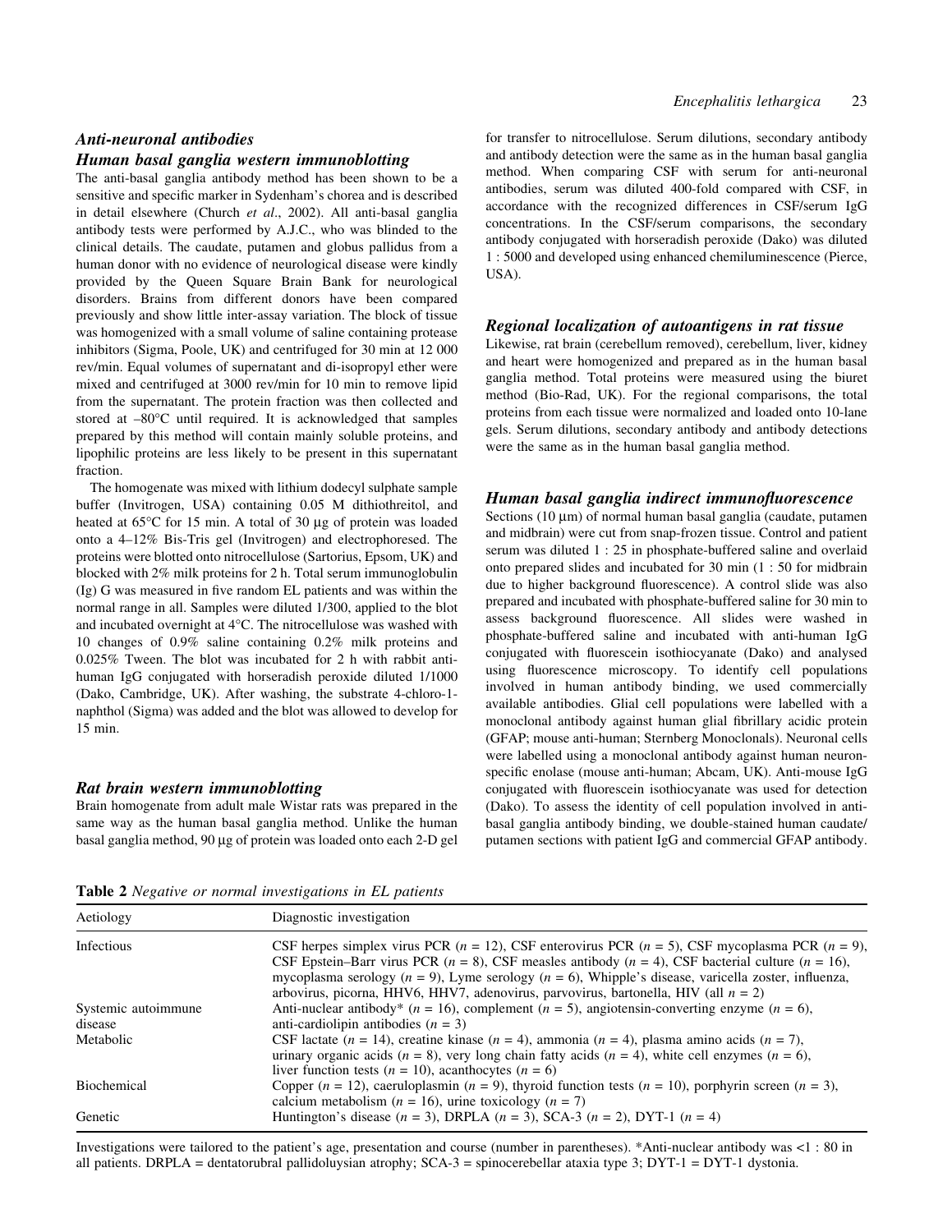## 24 R. C. Dale et al.

Patient IgG was detected with anti-human IgG conjugated with tetramethyl rhodamine isothiocyanate (Dako). GFAP was detected using anti-mouse IgG conjugated with fluorescein isothiocyanate, and assessed using a fluorescence microscope with dual filters.

## **Statistics**

The ASOT data were compared using the Wilcoxon two-sample test. The anti-basal ganglia antibody western immunoblotting data were compared using the  $\chi^2$  test.

## Results

# Clinical features

Patient demographics

The demographics and clinical characteristics of the patients with the EL phenotype are presented in Table 3.

#### Preceding infection and tempo of presentation

Eleven patients (55%) had an infection shortly before disease onset. The infections were described as upper respiratory tract infection  $(n = 6)$  and tonsillitis  $(n = 5)$ . Presentation was described as acute, subacute and insidious in 35, 50 and 15% of patients respectively.

#### Sleep disturbance and lethargy

Nineteen of 20 (95%) patients had sleep disturbance, hypersomnolence  $(n = 12)$ , insomnia  $(n = 2)$  or sleep inversion  $(n = 5)$ . It was usually possible to rouse the somnolent patients without difficulty, but they would fall asleep if not stimulated. Other sleep abnormalities included vivid nightmares  $(n = 2)$  and sleep-walking  $(n = 1)$ . Ten patients had lethargy, which was in excess of what would be expected for the degree of motor weakness.

#### Parkinsonism

All patients had signs consistent with parkinsonism. Twelve of 20 patients had a Parkinson's syndrome according to United Kingdom Parkinson's Disease Society Brain Bank criteria: six had all three cardinal features (bradykinesia, rigidity and rest tremor), two had bradykinesia with postural instability, two had bradykinesia with rigidity, and two had bradykinesia with rest tremor. The other eight patients had isolated features of the parkinsonian phenotype: bradykinesia/akinesia ( $n = 6$ ), rest tremor ( $n = 1$ ) or rigidity with rest tremor  $(n = 1)$ .

## Dyskinesias

In addition to parkinsonism, 11 patients had evidence of dyskinetic movement disorders: dystonia ( $n = 6$ , of whom five had generalized dystonia); chorea/hemiballismus  $(n = 2)$ ; motor tics  $(n = 2)$ ; stereotypies  $(n = 2)$ ; facial grimacing and

blepharospasm  $(n = 1$  each). Three patients had oculogyric crises.

#### Psychiatric disturbance

The psychiatric manifestations are described in Table 3. Seventeen of 20 patients had psychiatric disturbance. Mutism occurred in ten patients. Emotional disorders were also common and included depression DSM-IV  $(n = 6)$ , obsessive–compulsive disorder DSM-IV ( $n = 3$ ) and anxiety  $(n = 2)$ . Apathy and catatonia occurred in four and three patients respectively.

#### Other features

Five patients had profound reduction in consciousness and required ventilation. Eight patients had ocular abnormalities [four ophthalmoplegia, three pupillary disturbance (one with ophthalmoplegia), one ptosis, one optic neuritis]. Hyperventilation and nocturnal bradycardia were also observed (Table 3). Seizures and memory loss occurred in three patients each. Symptoms of intracranial pathology were common, including headache ( $n = 6$ ), photophobia ( $n = 3$ ) and meningism  $(n = 2)$ . Other features included incontinence  $(n = 1)$ 3) and limb pains  $(n = 2)$ .

#### Course and outcome

Ten patients had a monophasic illness, seven had a relapsing polyphasic course, two had static disease and one had progressive disease until death. After a mean follow-up of 5 months (range  $2-14$  months), only five patients have made a complete recovery to date. Of the 15 patients with continuing impairments, six have a persisting movement disorder and ten have disabling neuropsychiatric disturbance (one patient has both movement and psychiatric disorders).

#### Case example 1

A 15-year-old boy presented with acute paranoia. There was no preceding infection. After 3 days, he developed paroxysmal eye deviation, contortion of the tongue and abnormal dystonic limb posturing with retained awareness. These oculogyric and dystonic crises occurred up to 10 times per day. Over the following 2 weeks, he became increasingly agitated, paranoid and mute. He suffered extreme motor restlessness, dystonic posturing, intractable blinking, and compulsive touching of his body. He became progressively more bradykinetic with a stooped gait and developed rest tremor. There was no rigidity. His sleep pattern was inverted, with daytime somnolence and nocturnal insomnia. Positive investigations included intrathecal synthesis of OCB and elevated CSF protein. PCR of CSF for neurotropic viruses was negative. After a month of deterioration, his disease course has stabilized; 8 months into his illness he remains mute and agitated, and requires ongoing in-patient psychiatric care.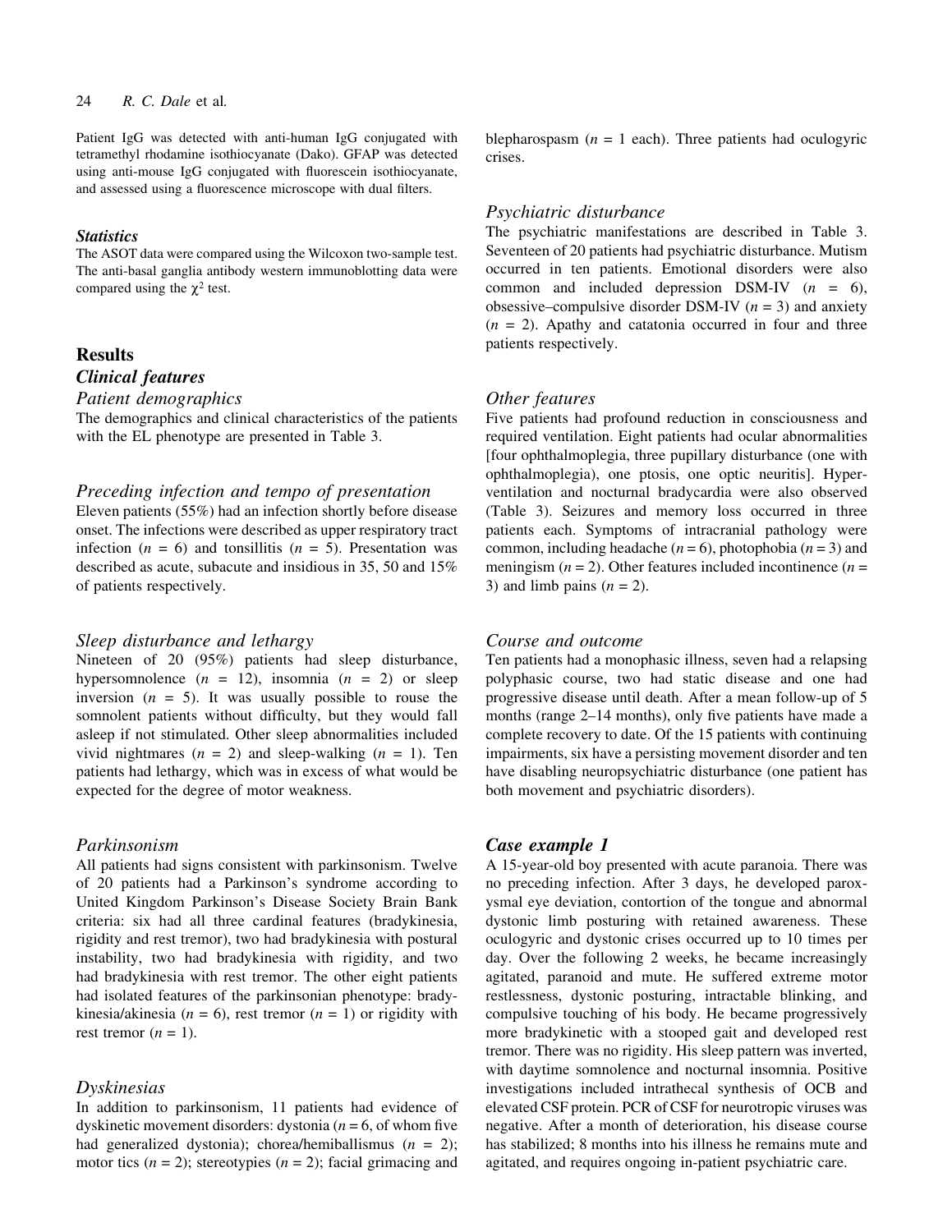| Age and sex         | Sleep disorder                                                   | Lethargy | Parkinsonism                               | Dyskinesia                            | Psychiatric                                                            | Other features                                    |
|---------------------|------------------------------------------------------------------|----------|--------------------------------------------|---------------------------------------|------------------------------------------------------------------------|---------------------------------------------------|
| 2, F                | Hypersomnolence                                                  | Absent   | Bradykinesia, rigidity,<br>rest tremor     |                                       |                                                                        |                                                   |
| 4, M                | Hypersonnolence                                                  | Present  | Bradykinesia, rigidity,<br>rest tremor     |                                       | Emotional lability                                                     | Encephalopathy, meningism                         |
| 5, M                | Hypersomnolence                                                  | Present  | Bradykinesia, rigidity                     |                                       | Mutism                                                                 | Ophthalmoplegia, ptosis,<br>nocturnal bradycardia |
| 7, F                | Sleep inversion                                                  | Present  | Bradykinesia                               | Dystonic jaw                          | Mutism, anxiety, depression,<br>apathy                                 | Hyperventilation                                  |
| 8, M                | Insomnia                                                         | Absent   | Bradykinesia, postural<br>instability      | Generalized dystonia                  | Mutism, agitation, poor social<br>interaction                          | Encephalopathy, seizures                          |
| 9, F                | Sleep inversion                                                  | Absent   | Bradykinesia, rigidity                     | Oculogyric crises,<br>hemiballismus   | Mutism, disinhibition,<br>compulsive touching                          | Ophthalmoplegia, hiccough                         |
| 10, F               | Hypersonnolence                                                  | Present  | Bradykinesia                               |                                       | Aggression, depression,<br>apathy                                      |                                                   |
| 10, M               | Hypersonnolence                                                  | Absent   | Bradykinesia                               | Motor tics                            | Mutism, depression                                                     |                                                   |
| $11, F$             | Insomnia                                                         | Absent   | Rest tremor                                | Facial grimacing                      | Catatonia, agitation, panic<br>attacks                                 | Seizures                                          |
| щ<br>$\overline{3}$ | Hypersomnolence                                                  | Present  | Bradykinesia, postural<br>instability      | $\overline{1}$                        | Apathy                                                                 | Ophthalmoplegia, meningism,<br>optic neuritis     |
|                     | Hypersomnolence                                                  | Absent   | Bradykinesia                               | Generalized dystonia                  | Mutism, confusion                                                      | Encephalopathy, memory loss                       |
| $13, H$<br>$14, F$  | Hypersomnolence                                                  | Present  | Akinesia                                   | Blepharospasm                         | Mutism, depression, auditory<br>hallucinations                         | Pupillary light abnormality                       |
| $15, H$<br>$15, M$  | Hypersomnolence                                                  | Present  | Bradykinesia, rest tremor                  | Dystonic posturing                    | Depression                                                             | Memory loss                                       |
|                     | Sleep inversion                                                  | Absent   | Bradykinesia, rest tremor                  | Oculogyric crises, dystonia           | Mutism, catatonia,<br>compulsions                                      |                                                   |
| 15, M               | Hypersomnolence                                                  | Present  | kinesia, rigidity,<br>rest tremor<br>Brady | Oculogyric crises                     | Anxiety, paranoia                                                      | Pupillary light abnormality,<br>hiccough          |
| 16, M               | $\overline{1}$                                                   | Absent   | Bradykinesia, rigidity,<br>rest tremor     |                                       |                                                                        | Hyperventilation                                  |
| 17, M               | Sleep inversion                                                  | Absent   | kinesia<br>Brady                           | Motor and vocal tics,<br>stereotypies | disorder, trichillomania<br>obsessive-compulsive<br>Mutism, catatonia, | Hyperventilation                                  |
| 35, M               | Hypersomnolence                                                  | Present  | kinesia, rigidity,<br>rest tremor<br>Brady | $\overline{1}$                        | Obsessive-compulsive<br>disorder, depression                           | Ophthalmoplegia                                   |
| 69, M               | Sleep inversion                                                  | Present  | Bradykinesia, rigidity,<br>rest tremor     | Stereotypies                          | Mutism, apathy, confusion                                              | Encephalopathy, pinpoint<br>pupils                |
| 69, F               | Hypersomnolence                                                  | Absent   | Rigidity, rest tremor                      | Dystonia, chorea                      |                                                                        | Encephalopathy, memory loss,<br>Seizures          |
|                     | $M = male$ ; $F = female$ ; OCD = obsessive-compulsive disorder. |          |                                            |                                       |                                                                        |                                                   |

Table 3 Patient demographics and clinical characteristics Table 3 Patient demographics and clinical characteristics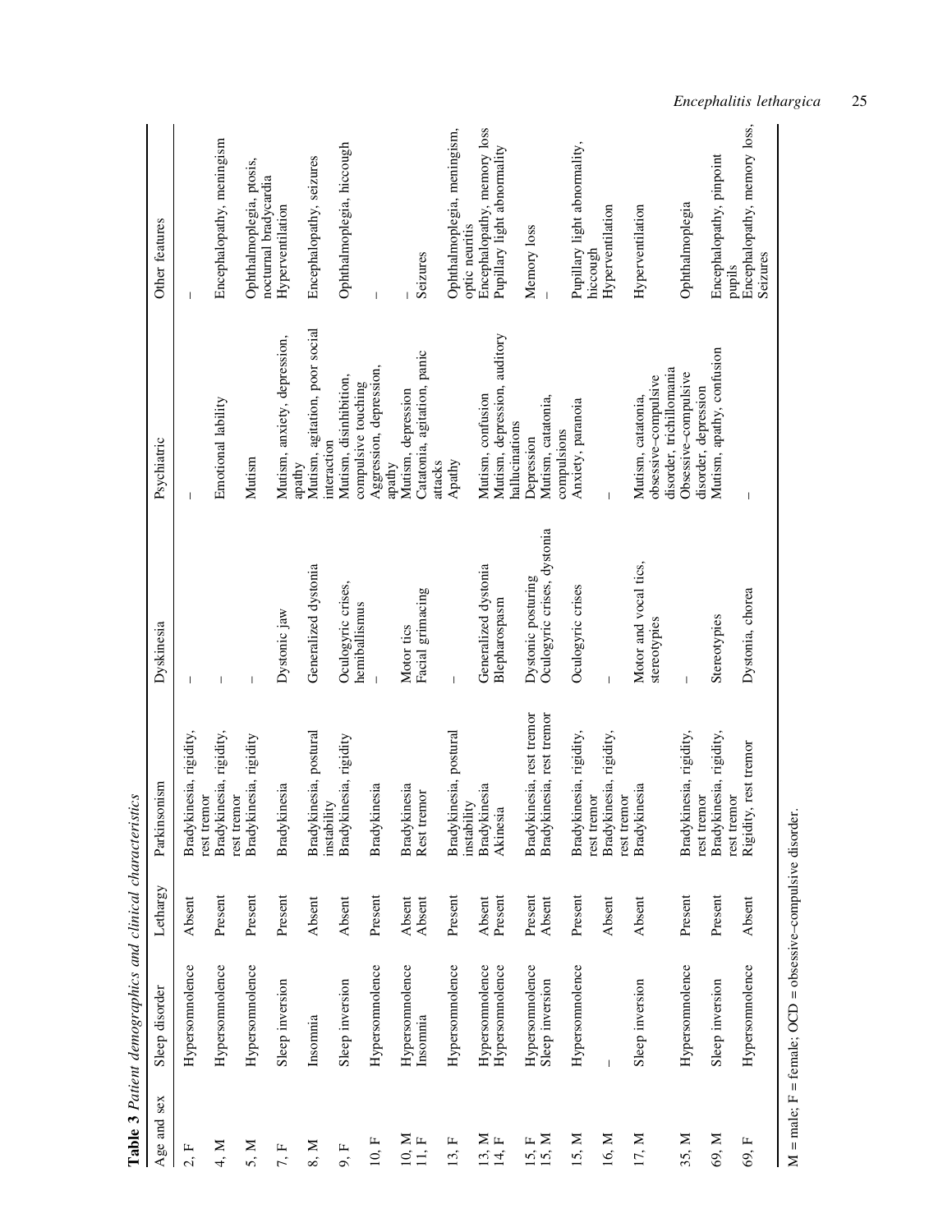## Case example 2

A 15-year-old boy presented with an acute personality change 10 days after an upper respiratory tract infection. He became extremely anxious and worried about his safety. One week later he had an oculogyric crisis and developed upper-limb resting tremor and bradykinesia. This was followed by extreme daytime somnolence, lethargy and intractable hiccough. On examination, he would fall asleep if not stimulated and yawned continuously. Pupillary responses were poorly reactive to light and accommodation. There was tongue tremor, a positive glabellar tap and slow speech. Limb examination revealed rigidity with cogwheeling, bradykinesia and freezing. He had a stooped gait with poor arm-swing. Positive results included an elevated ASOT (350 IU/ml) and a mirrored pattern of OCB in both CSF and serum. PCR of CSF for neurotropic viruses was negative. MRI of the brain showed enhancement of the basal ganglia. He was treated with 50 mg of levodopa twice a day (with carbidopa), which improved his sleep disorder and parkinsonian signs, although he complained of insomnia. His abnormal clinical signs remained for 2 months, following which the levodopa was withdrawn. He has made a complete recovery with no neurological or psychiatric sequelae at 1 year of follow-up.

## $CSF$  and neuroimaging findings

CSF was examined in 16 patients and was abnormal in 13. There was a raised lymphocyte cell count in two patients. Twelve patients had an elevated protein concentration [>0.3 g/dl in children, >0.45 g/dl in adults (mean CSF protein of the 16 EL patients 0.55, range  $0.13-1.2$  g/dl)]. Paired isoelectric focusing in CSF and serum was performed in 13 patients; an intrathecal OCB pattern was present in 5/13, a mirrored pattern of OCB in both CSF and serum in 4/13, and no OCB in 4/13.

MRI was performed in all patients and was abnormal in eight (40%). All abnormal images had high signal lesions on T2 imaging. The abnormalities were present in the basal ganglia ( $n = 8$ ), midbrain/tegmentum ( $n = 5$ ), thalamus ( $n =$ 2), cerebral peduncle  $(n = 1)$  and temporal lobe  $(n = 1)$  (Fig. 1). Three patients had convalescent imaging during the recovery phase of the illness, which showed resolution of the abnormalities (Fig. 1d).

# Aetiological investigations

Investigations were tailored to the age of the patient and presentation characteristics. Negative investigations are presented in Table 2. Two patients had concomitant tonsillitis; group A b-haemolytic Streptococcus was grown from the throat in both patients. ASOT was determined in all patients and controls. The data are presented in Table 4. The mean ASOT in the EL-like cohort was significantly elevated compared with the child dystonia  $(P < 0.005)$ , adult neurology ( $P < 0.0001$ ) and adult healthy controls ( $P <$ 



Fig. 1 MRI of the brain in a somnolent patient with bradykinesia and rigidity, showing inflammatory lesions (arrows) in the (a) midbrain and periaqueductal grey matter, (b) right putamen and (c) bilateral thalami and midbrain. (d) Convalescent imaging showing resolution of the inflammatory changes in the thalami and midbrain.

0.0001). ASOT was elevated in 65% of EL patients but normal in 35%. There was no statistical difference between the EL group and the child streptococcal group ( $P = 0.17$ )

# Anti-neuronal antibodies

# Human basal ganglia western immunoblotting

Western immunoblotting allows discrimination of discrete antibody-antigen binding from polyspecific binding. The patient and control group findings are presented in Table 4. Positive binding using western immunoblotting was statistically more prevalent in the EL group compared with all controls ( $P < 0.0001$  for each control group). The basal ganglia autoantigens are the same as those observed in Sydenham's chorea (40, 45 and 60 kDa) (Church et al., 2002), although the 98 kDa autoantigen appeared to be specific to this EL phenotype.

## Rat brain western immunoblotting

To determine whether the basal ganglia autoantigens were also present in rat brain, we electroblotted both human basal ganglia and rat brain homogenates, and then incubated serum diluted 1 : 300. Patients with strong autoantibody reactivity against each of the autoantigens were selected. All of the autoantigens (40, 45, 60, 98 kDa) are common to both human basal ganglia and rat brain (example given in Fig. 2a).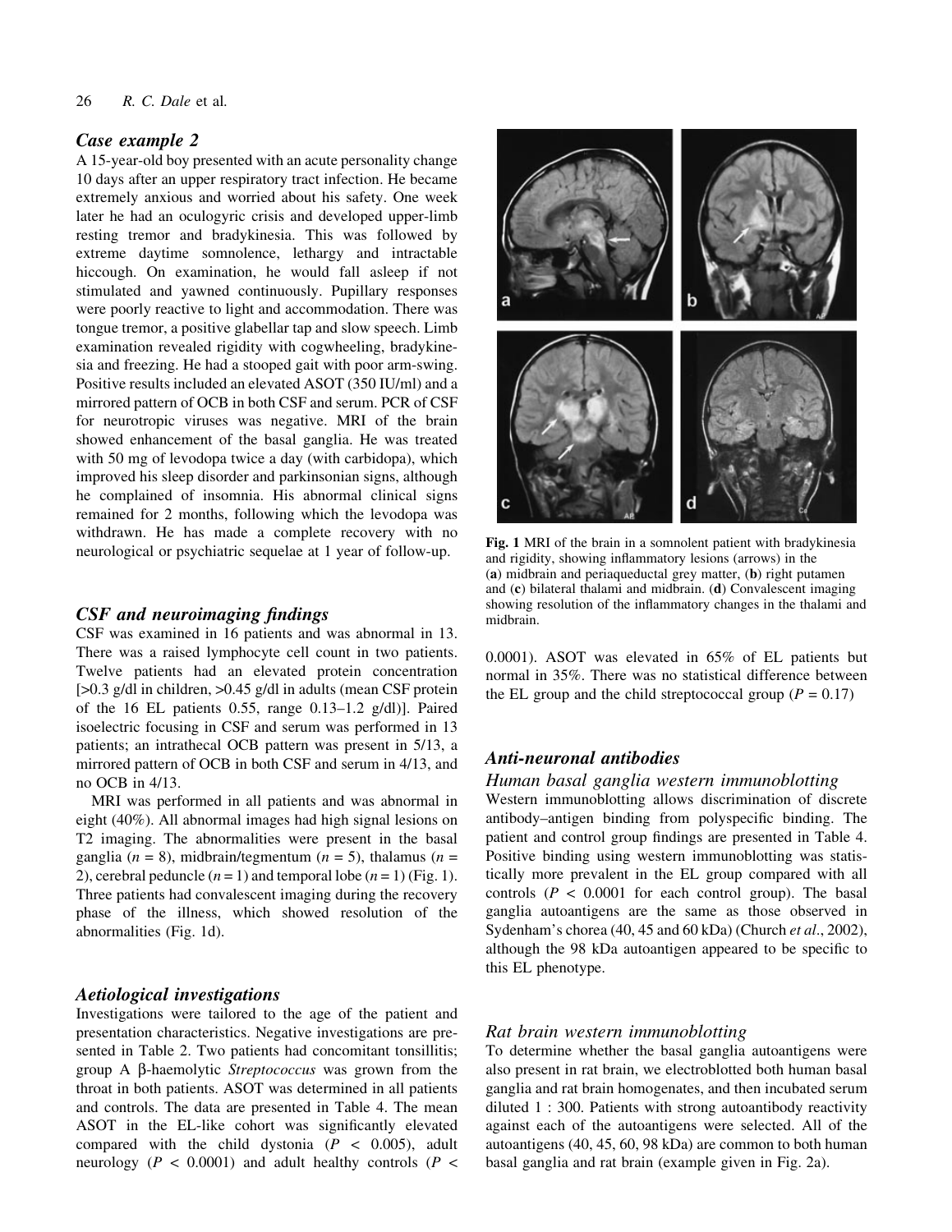| $\cup$                                                                      |                                                                                                                |                                    |                               |                                |                              |
|-----------------------------------------------------------------------------|----------------------------------------------------------------------------------------------------------------|------------------------------------|-------------------------------|--------------------------------|------------------------------|
| Group                                                                       | EL                                                                                                             | Child<br>streptococcus<br>controls | Child<br>dystonia<br>controls | Adult<br>neurology<br>controls | Adult<br>healthy<br>controls |
| Mean ASOT (95% confidence)<br>interval) (IU/ml)                             | 301 (198-404)                                                                                                  | 332 (269–395)                      | $151(99-203)$                 | $133(98-168)$                  | $122(101-143)$               |
| Positive for anti-basal ganglia<br>antibodies on western immunoblotting     | 19/20 (95%)                                                                                                    | $1/40$ $(2.5\%)$                   | 1/33(3%)                      | 1/50(2%)                       | 2/50(4%)                     |
| Molecular weight of basal ganglia<br>antigen (western immunoblotting) (kDa) | $35 (n = 2)$<br>40 $(n = 11)$<br>45 $(n = 6)$<br>60 $(n = 11)$<br>62 $(n = 2)$<br>80 $(n = 2)$<br>98 $(n = 7)$ | 60 $(n = 1)$                       | 43 $(n = 1)$                  | 40 $(n = 1)$                   | 55 $(n = 2)$                 |

Table 4 Streptococcal serology and anti-basal ganglia antibodies



Fig. 2 (a) Autoantigens are common to human basal ganglia (lane 1) and rat brain (lane 2). The patient has autoantibodies against 45 kDa antigen, which is present in both human basal ganglia and rat brain. Secondary antibody (anti-human IgG) reacts with IgG in the human basal ganglia preparation only. (b) Rat brain western immunoblotting. Different patients (lanes 1–6 and 8) showed binding to a common 98 kDa antigen and a common 60 kDa antigen (lanes 4 and 8). Secondary antibody only (lane 7). (c) Regional localization of autoantigens in rat tissue. Patients with antibody reactivity against 60 kDa antigen incubated with the same protein concentrations of rat brain without cerebellum (lane 1), cerebellum (lane 2), kidney (lane 3), liver (lane 4) and heart (lane 5). The 60 kDa autoantigen is specific to (or enriched in) the brain.

Serum from different patients was incubated with rat brain immunoblots. The EL patients had antibodies against common autoantigens of molecular weight 40, 45, 60 and 98 kDa (Fig. 2b). The 45 kDa autoantigen often exists as a doublet.

We demonstrated the same anti-basal ganglia antibody binding in the CSF of four EL patients in whom the CSF was tested (Fig. 3). These patients with positive CSF anti-basal ganglia antibody had the following OCB isoelectric focusing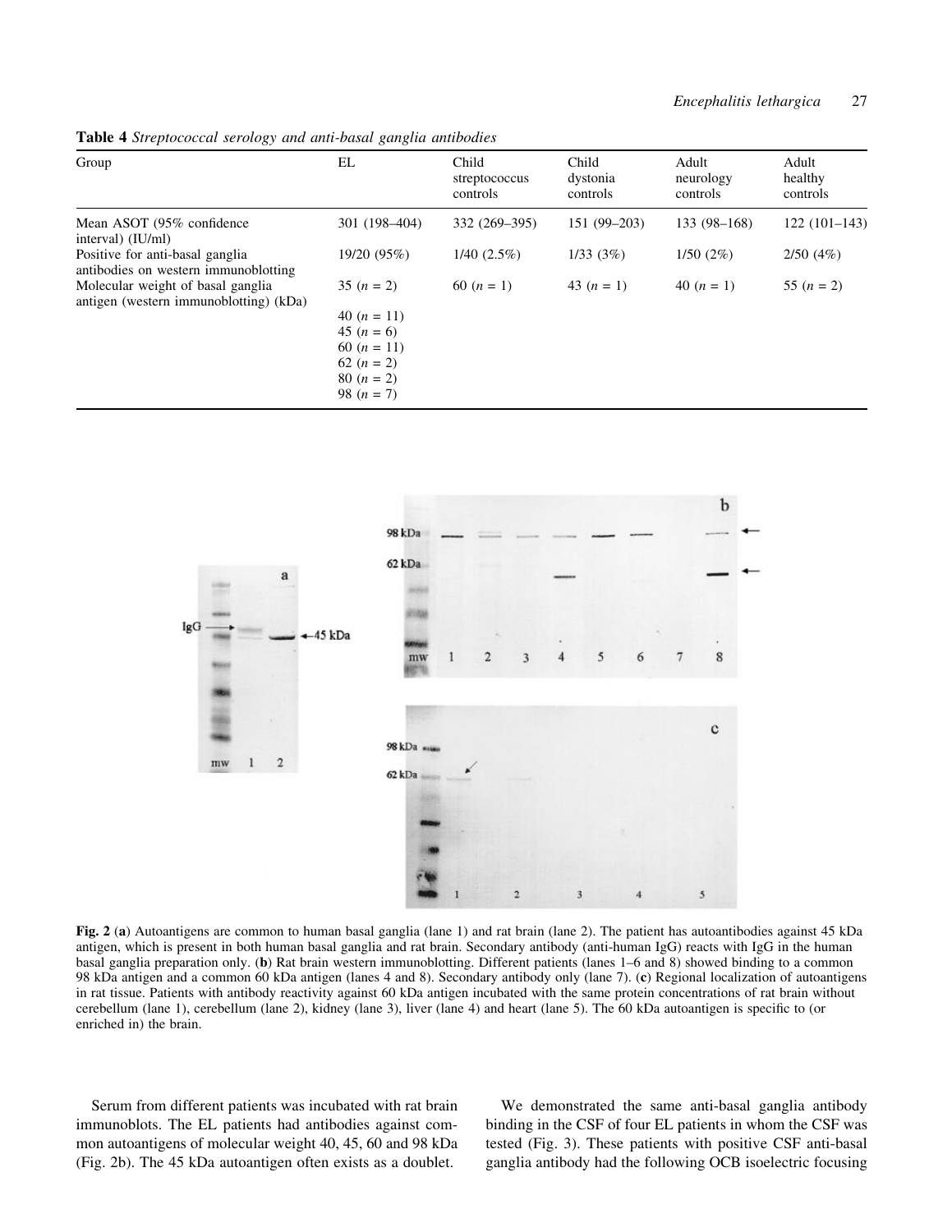

Fig. 3 Rat brain western immunoblotting. Patient with 45 kDa antibody binding. Comparison of CSF (diluted 1 : 5) with serum (diluted 1 : 2000). Antibodies against 45 kDa antigen are present in CSF as well as serum (polyclonal background noted in serum), confirming the presence of these antibodies in the CNS.

patterns: intrathecal OCB  $(n = 1)$ , mirrored OCB  $(n = 2)$  and negative OCB  $(n = 1)$ .

# Regional localization of autoantigens in rat tissue

Using rat tissue, we compared the regional localization of the autoantigens (Fig. 2C). Western immunoblotting revealed that the 40, 45 (lower doublet), 60 and 98 kDa autoantigens were specific to or enriched in neural tissue. The higher molecular weight 45 kDa doublet was ubiquitous in all tissues. The 98 kDa autoantigen was also weakly expressed in heart. The autoantigens appeared to be equally present in both rat brain and rat cerebellum using these methods.

#### Immunohistochemistry (Fig. 4)

To localize the antibody binding, we performed immunohistochemistry on 10 EL patients who had positive western immunoblotting. All 10 had the same antibody binding pattern to axons and cell bodies of basal ganglia neurons (cytoplasmic binding), which were predominantly confined to tracts in the caudate, with less prominent binding in the putamen (Fig. 4). EL patients with western immunoblotting binding to the 40, 45, 60 and 98 kDa antigens all had similar immunohistochemistry findings. Ten control subjects from each control group had no binding to basal ganglia neurons.

We also examined two EL patients for antibody binding to midbrain neurons. Both had antibody binding to substantia nigra neurons, with similar neuronal staining to that seen in the caudate.

Staining of caudate/putamen with GFAP resulted in widespread staining of glial populations, as anticipated. The staining was ubiquitous throughout the slide (Fig. 5A). Unlike GFAP, patient IgG produced staining to tracts of cells that appeared to resemble neurons (Fig. 5B). Staining of sections using neuron-specific enolase revealed cytoplasmic cell body and axonal staining (Fig. 5C). Patient IgG produced a similar pattern of staining (Fig. 5D).

#### Histopathology

#### Case history

A 69-year-old male with a history of chronic obstructive airways disease presented following a febrile illness with profound somnolence and confusion. He became withdrawn and apathetic and stopped caring for himself. He subsequently developed bradykinesia and bilateral rigidity with cogwheeling. There were no pyramidal, cerebellar or sensory signs. Magnetic resonance neuroimaging revealed bilateral enhancement of the basal ganglia with associated swelling of the striatum and globus pallidus. CSF revealed no cells but intrathecal OCB. PCR of CSF for herpes simplex virus, varicella zoster virus and human herpes virus 6 and 7 was negative. His neurological syndrome progressed over 3 weeks and was complicated by a lower respiratory tract infection and subsequent respiratory failure, and the patient died.

#### Histopathological findings

Histological examination revealed perivascular lymphocytic cuffing, which was best developed in the basal ganglia but was also seen to a lesser extent in the cerebral cortex and cerebellum (Fig. 6A). Changes were most extensive in the putamen, globus pallidus and amygdala. There was no neuronophagia and no viral inclusions. Staining of striatal sections identified the infiltrating cell populations as T and B lymphocytes (Fig. 6B, C). Staining for amyloid and complement was negative. There were reactive astrocytes and activated macrophages in the striatal parenchyma.

## **Discussion**

Over the last decade there has been increasing interest in immune-mediated movement and psychiatric disorders. The classic phenotype is Sydenham's chorea, which is characterized by chorea, motor weakness and behavioural disorders (particularly obsessive-compulsive disorder). The neurological syndrome occurs as a latent effect of group A streptococcal infections. More recently, motor tics in combination with a behavioural disorder have been described after streptococcal infections and have been termed paediatric autoimmune neuropsychiatric disorders associated with streptococcal infections (PANDAS) (Swedo et al., 1998). It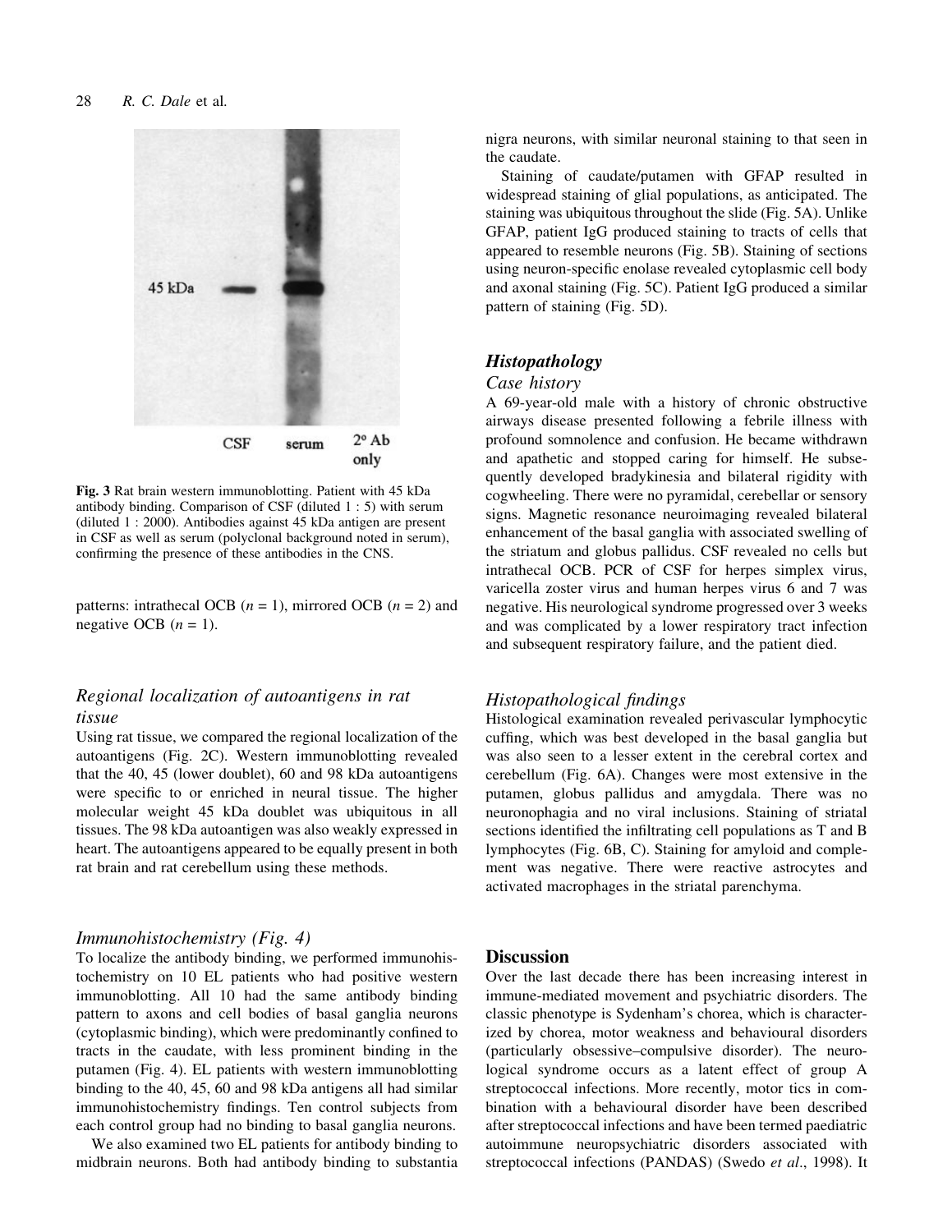

Fig. 4 Human basal ganglia immunofluorescence (arrows) in an EL patient, demonstrating antibody reactivity against tracts of basal ganglia neurons.

is hypothesized that antibodies induced after group A streptococcus infection cross-react with components of the basal ganglia, resulting in movement and psychiatric disorders. This hypothesis is supported by the presence of autoantibodies reactive against basal ganglia and subthalamic neurons in both Sydenham's chorea (Husby et al., 1976; Bronze and Dale, 1993; Church et al., 2002) and PANDAS (Kiessling *et al.*, 1993). Recently, poststreptococcal dystonia as part of inflammatory autoimmune encephalitis has also been described (Dale et al., 2001). Although these descriptions suggest that the spectrum of poststreptococcal CNS disease is broader than previously described, the clinical phenotype remains predominantly localized to basal ganglia dysfunction (extrapyramidal movements and neuropsychiatric disease).

Recently, we have recognized a phenotype with remarkable similarity to EL. This mysterious disease was last seen in epidemic forms in the 1920s, and was described in detail by von Economo (von Economo, 1931). The central features of the disease were sleep disorder, lethargy, extrapyramidal movements (parkinsonism and dyskinesias) and neuropsychiatric disturbance (obsessive-compulsive disorder, catatonia, mutism, apathy and conduct disorders). The neuropsychiatric phenomenology of EL led to notions that the deep grey matter (particularly basal ganglia) may be involved in the control of mood, emotion, behaviour and volition (Cheyette and Cummings, 1995; Ward, 2003). Neuropsychiatric sequelae are now an accepted consequence of basal ganglia disease (Ring and Serra-Mestres, 2002). Furthermore, von Economo used EL as a model of sleep disturbance, and his anatomical localization of sleep control

to the midbrain and deep grey matter has been confirmed by contemporary studies (Saper et al., 2001). The mortality of epidemic EL was between 20 and 40%. Of the survivors, many were left with parkinsonism, dyskinesias or psychiatric disease. The cases described in this series had similar characteristics to those described by von Economo. In this series, one of the patients died and five had a reduced consciousness level and required ventilation. It is probable that these ventilated patients would have died were it not for contemporary intensive care. Complete recovery occurred in a minority of patients in this series; the majority are still suffering continued psychiatric and movement disorders. The course of disease was monophasic or fluctuating, unlike the progressive course characteristic of the metabolic, biochemical or inherited causes of parkinsonism.

The CSF was abnormal in about 50% of epidemic EL cases, mild elevation of protein and mild lymphocytosis being characteristic (von Economo, 1931; McCall et al., 2001). The CSF abnormalities found in the patients in this report are similar to those in recent cases of sporadic EL (Howard and Lees, 1987; Blunt et al., 1997; Kiley and Esiri, 2001), and the presence of intrathecal synthesis of OCB has been proposed to be a useful marker of disease (Williams et al., 1979; Howard and Lees, 1987). Either intrathecal OCB or a mirrored pattern of OCB was seen in 69% of the patients described in this report. By contrast, all CSF PCR studies were negative, making a neurotropic viral encephalitis unlikely. When considered together, OCB, CSF pleocytosis and elevated CSF protein were abnormal in 81% of patients and, although in keeping with an immune-mediated pathogenesis, are not specific to this phenotype. The magnetic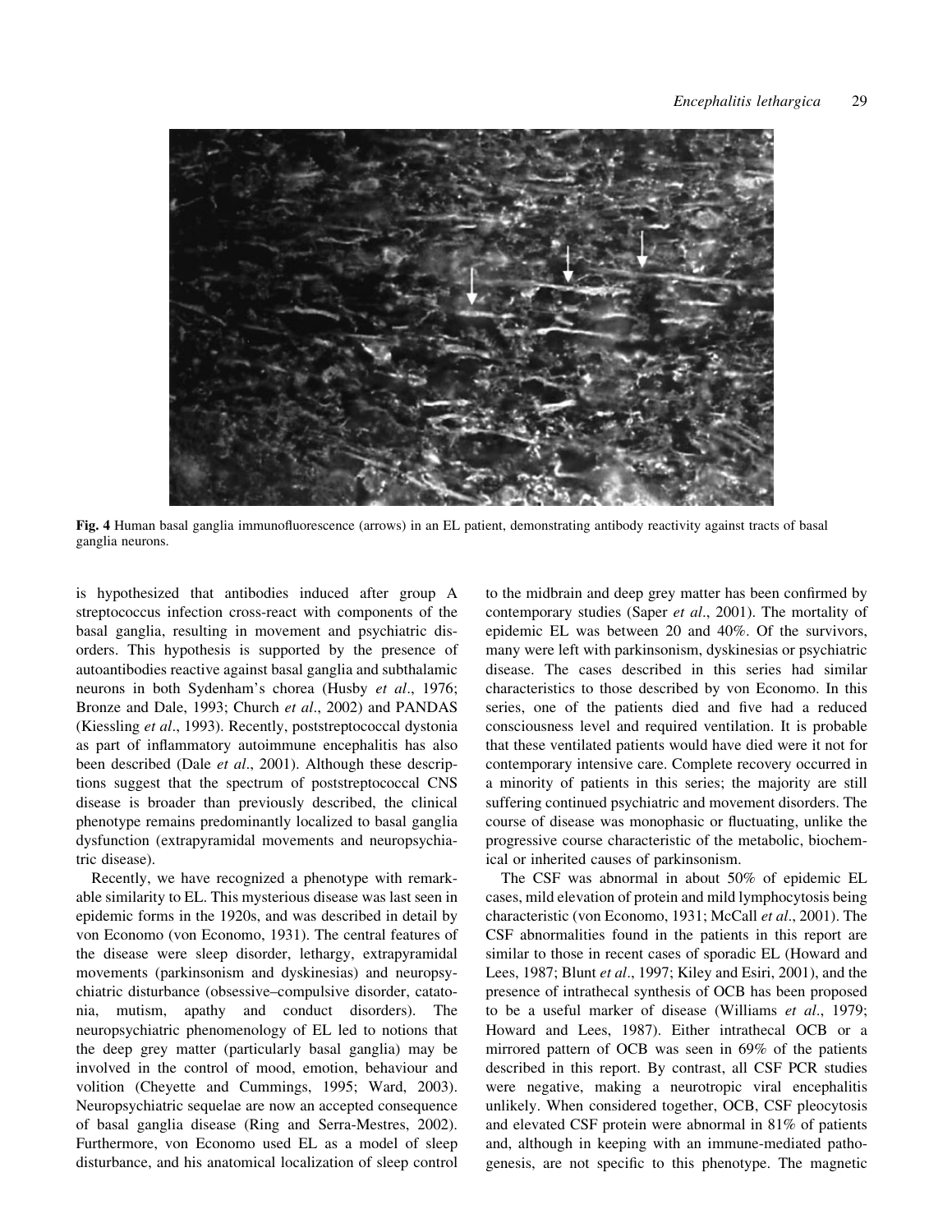

a

b



Fig. 5 (a) GFAP staining demonstrating widespread glial cell population staining with relative sparing of neuronal tracts, as anticipated. (b) Patient IgG demonstrating restricted localization of antibody binding to tracts of neurons, in contrast to glial populations. (c) Anti-neuron-specific enolase antibody demonstrating neuronal cell populations (cell body; arrow). (d) Patient IgG demonstrating antibody binding to neuronal cell populations with a similar staining pattern to neuron-specific enolase (cell body; arrow).

resonance neuroimaging in this cohort was abnormal in 40%; characteristic features were increased signal in the basal ganglia, substantia nigra and tegmentum, features recently proposed to be suggestive of EL (Verschueren and Crols, 2001). The enhancement resolved after the acute stage in the few patients who had convalescent imaging. Basal ganglia volumetric enlargement has been described in both Sydenham's chorea and PANDAS (Giedd et al., 1995, 2000). It would have been of interest to examine whether a similar phenomenon occurs in the EL patients who had normal conventional imaging.

The pathological features of both epidemic EL and contemporary EL have shown perivascular lymphocytic (plasma cell) cuffing, which predominantly involves the midbrain and basal ganglia (von Economo, 1931; Rail et al.,

1981; Kiley and Esiri, 2001). A recent post-mortem case of a patient with the EL phenotype demonstrated an unexpected excess of perivascular plasma cells which were distended by IgG. The authors concluded that a brisk humoral response was occurring (Kiley and Esiri, 2001). We found similar histopathological findings with perivenous lymphocytic cuffing, predominantly of the basal ganglia. The lymphocytes were both T and mature B lymphocytes. Other than secondary reactive astrocytes and macrophage activation, there were no other striking pathological features. Of note, there were no viral inclusions. Interestingly, reports during the 1920s described remarkable pathological similarity between EL and Sydenham's chorea (Greenfield and Wolfsohn, 1922). Chronic changes included neuronal loss and neurofibrillary degeneration in the midbrain and basal ganglia.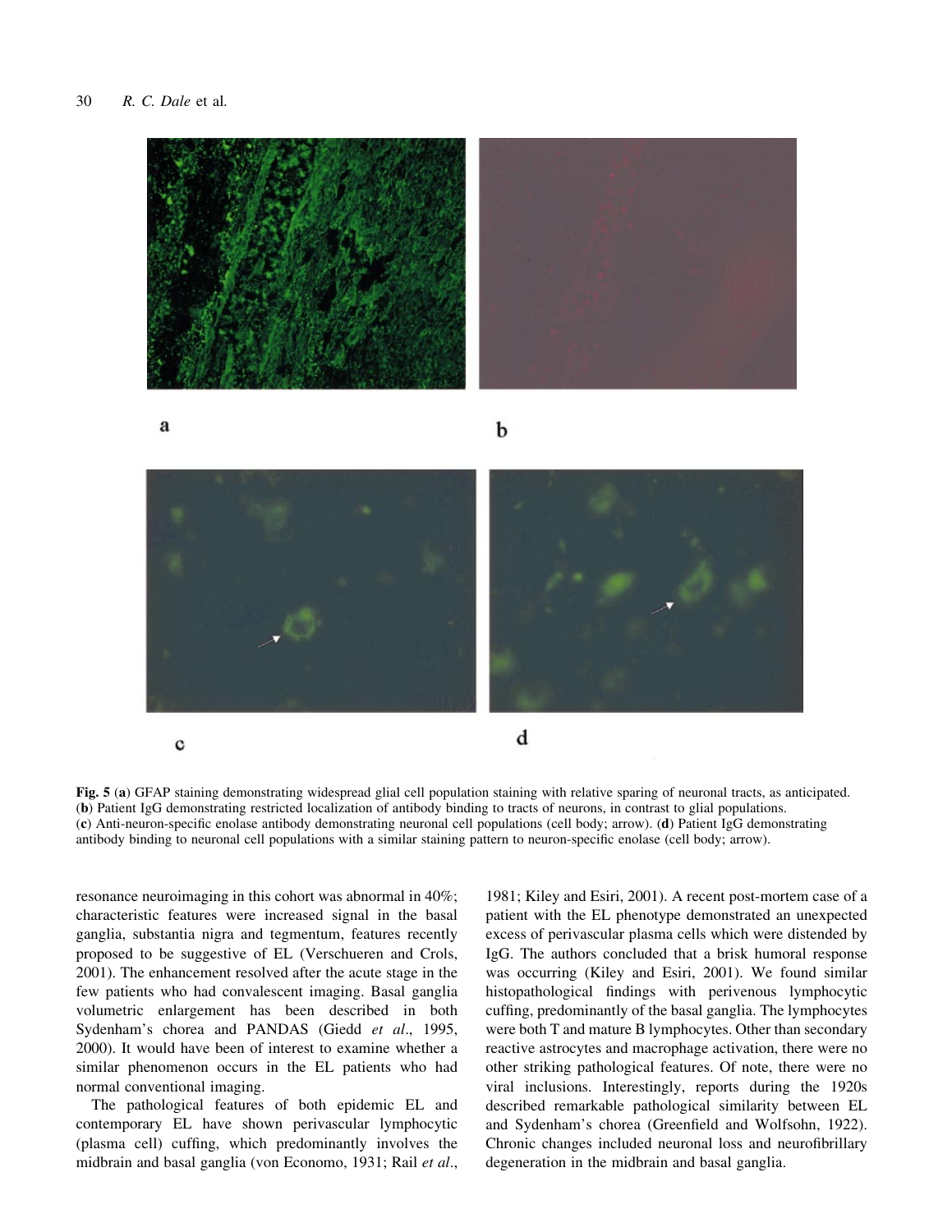b



Fig. 6 (a) Histopathology of striatum demonstrates perivenous lymphocytic infiltration. Additional staining with (b) CD3 and (c) CD20 identifies infiltrating cells as T and mature B lymphocytes respectively.

The precipitating microorganism of epidemic EL remains unknown. Although EL has been associated with influenza (Ravenholt and Foege, 1982), von Economo suspected that an as-yet unidentified virus or alternative process was responsible. Studies during the 1920s showed no clusters of disease, suggesting an endemic presence as opposed to an imported epidemic (James, 1918). Unlike influenza, EL was not very contagious and even intrafamilial spread was unusual (von Economo, 1931). Further evidence against influenza being the cause of EL was that von Economo had observed EL for 3 years before the onset of the great influenza pandemic. In addition, patients with EL rarely had influenza before neurological onset; in one early report of 76 EL cases, only four had influenza in the preceding 6 months (Stallybrass, 1923).

Recent PCR examination of five acute EL brains from the 1920s epidemic revealed no influenza RNA. Unlike respiratory tissue from patients who died of the 1918 influenza viral pneumonia, brain tissue from EL patients had no influenza RNA. The authors concluded that the 1918 influenza virus was unlikely to have been directly responsible for the outbreak of EL (McCall et al., 2001). A separate recent study also demonstrated the lack of influenza genes in archived formalin-fixed brain samples of EL patients from 1916 to 1920 (Lo et al., 2003). Likewise, contemporary EL cases have failed to demonstrate evidence of invasive encephalitis secondary to neurotropic viruses (Duvoisin and Yahr, 1965; Williams et al., 1979; Rail et al., 1981; Howard

and Lees, 1987; Elizan and Casals, 1989; Blunt et al., 1997; Kiley and Esiri, 2001), although one case occurred as a postinfectious complication of mycoplasma infection (Al-Mateen et al., 1988). A recent review concluded that, clinically, epidemiologically and morphologically, EL and the 1918 influenza virus represent distinct entities (Reid et al., 2001).

Interestingly, during the epidemic attention had focused on a streptococcus as a possible aetiological agent. A number of investigators had detected streptococci in the throats of patients suffering from EL (Harris, 1918; Wilson, 1918; von Economo, 1931). In addition, they were able to induce an EL-like illness in dogs after vaccination with streptococcal organisms (von Economo, 1931). However, as Gram-positive organisms were never isolated from the brain, the authors concluded that streptococcus was unlikely to have been the primary aetiological agent.

The hypothesis that the EL phenotype could be aetiologically similar to Sydenham's chorea is potentially appealing. Any hypothesis must be able to explain why the clinical, neuroimaging and pathological characteristics are relatively restricted to the deep grey matter. Invasive viral encephalitis rarely localizes so specifically. As pharyngitis was a common precedent of epidemic and contemporary EL, we examined the hypothesis that the EL patients described in this cohort were secondary to postinfectious autoimmunity directed against the deep grey matter. In this series, we were able to demonstrate recent streptococcal infection in significantly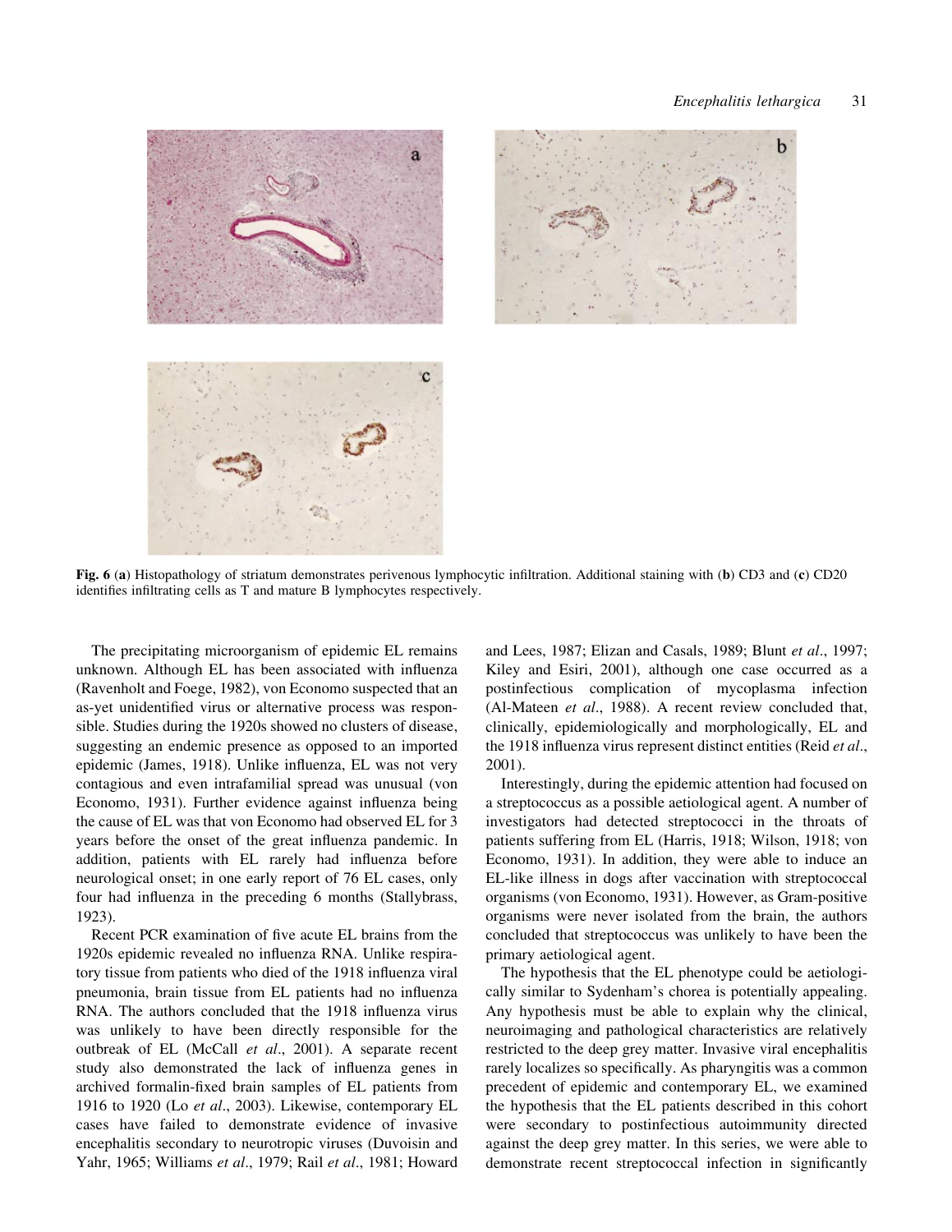more EL patients compared with neurological and healthy control groups. It is therefore possible that Streptococcus may play an aetiological role in this EL phenotype, as it does in SC. However a proportion of the EL patients in this cohort had no evidence of preceding streptococcal infection. We also acknowledge that serology is a potentially unreliable marker of previous infection, and growth of the organism would be preferable. However, autoimmune complications commonly occur many weeks or months after the precipitating organism, and growth of the organism is rarely possible. For example, in Sydenham's chorea the ASOT is elevated in only 73% of patients due to the latent onset of neurological disease after streptococcal infection (Taranta and Stollerman, 1956). We therefore propose that, although the association with streptococcus is a useful line of further investigation, alternative environmental triggers may be important in the disease evolution of this EL phenotype.

We were able to demonstrate autoantibodies reactive against discrete basal ganglia autoantigens in 95% of these patients. The low prevalence of anti-basal ganglia antibodies in streptococcal, neurological and dystonic controls suggests that anti-basal ganglia antibodies are unlikely to be due to an epiphenomenon or to be secondary to basal ganglia damage. Furthermore, rather than polyspecific binding, reactivity was seen against several common basal ganglia antigens. We believe that the 40, 45 and 60 kDa neural antigens are the important antigens in Sydenham's chorea (Church et al., 2002). These epitopes were also seen in the EL patients reported here, although a 98 kDa antigen was novel to this EL phenotype. Further investigation of these autoantigens showed them to be also present in rat brain. In addition, regional examination showed that the majority of the autoantigens are enriched in (or specific to) the brain, although we were unable to demonstrate a regional distribution within rat brain using these methods. Finally, CSF examination confirmed that the autoantibodies are present in the CNS, although whether these antibodies are mainly produced intrathecally or peripherally (with transfer into the CNS) has not been examined. It is acknowledged that the antigen preparation method used in this study is likely to have resulted in the presence of mainly soluble proteins, rather than lipophilic molecules such as membrane proteins (which would be the most likely targets for pathogenic autoantibodies). Ongoing proteomic studies will hopefully identify the autoantigens involved in antibody binding, and therefore their cellular localization and function.

Although we have demonstrated the presence of anti-basal ganglia antibodies in patients with an EL phenotype, we have not determined whether these antibodies have a functional effect on neurons and are therefore pathogenic antibodies. However, investigation of the PANDAS phenotype with an animal model (Hallett et al., 2000; Taylor et al., 2002) and a plasmapheresis treatment trial (Perlmutter et al., 1999) have suggested that anti-basal ganglia antibodies are pathogenic in these putative autoimmune phenotypes.

In conclusion, we believe that a phenotype with remarkable similarity to the historical descriptions of EL is still prevalent. As the present study was not epidemiological in design, but used a selected sample from tertiary referral centres, it is not possible to determine the prevalence of this disorder in the general population or to determine whether an epidemic of EL may return. In addition, we propose that this EL phenotype may occur secondary to postinfectious autoimmunity with apparent vulnerability of deep grey matter neurons. As there was no diagnostic test for EL during the 1920s, it is not possible to determine whether this contemporary disorder is an identical disease. However, we suggest that EL should once more be considered part of the neurological differential diagnosis. In von Economo's words, 'encephalitis lethargica can scarcely again be forgotten'.

#### Acknowledgements

We wish to thank Linda Kilford (Queen Square Brain Bank for Neurological Disorders, UCL, London), Dr Charlie Davie and Dr John Beale. R.C.D. has a Research Training fellowship awarded by Action Research and the Barnwood House Trust, UK. A.J.C. is funded by the Sophie Cameron trust.

#### References

- Al-Mateen M, Gibbs M, Dietrich R, Mitchell WG, Menkes JH. Encephalitis lethargica-like illness in a girl with mycoplasma infection. Neurology  $1988: 38: 1155-8.$
- Blunt ST, Lane RJM, Turjanski N, Perkin GD. Clinical features and management of two cases of encephalitis lethargica. Mov Disord 1997; 12: 354±9.
- Bronze MS, Dale JB. Epitopes of streptococcal M proteins that evoke antibodies that cross-react with human brain. J Immunol 1993; 151: 2820±8.
- Cheyette SR, Cummings JL. Encephalitis lethargica: lessons for contemporary neuropsychiatry. J Neuropsychiatry Clin Neurosci 1995;  $7: 125 - 34.$
- Church AJ, Cardoso F, Dale RC, Lees AJ, Thompson EJ, Giovannoni G. Anti-basal ganglia antibodies in acute and persistent Sydenham's chorea. Neurology 2002; 59: 227-31.
- Dale RC, Church AJ, Cardoso F, Goddard E, Cox TC, Chong WK, et al. Poststreptococcal acute disseminated encephalomyelitis with basal ganglia involvement and auto-reactive antibasal ganglia antibodies. Ann Neurol 2001; 50: 588-95.
- Duvoisin RC, Yahr MD. Encephalitis and parkinsonism. Arch Neurol 1965;  $12: 227 - 39$ .
- Elizan TS, Casals J, Swash M. No viral antigens detected in brain tissue from a case of acute encephalitis lethargica and another case of postencephalitic parkinsonism. J Neurol Neurosurg Psychiatry 1989; 52:  $800-1$
- Giedd JN, Rapoport JL, Kruesi MJ, Parker C, Schapiro MB, Allen AJ, et al. Sydenham's chorea: magnetic resonance imaging of the basal ganglia. Neurology 1995; 45: 2199-202.
- Giedd JN, Rapoport JL, Garvey MA, Perlmutter S, Swedo SE. MRI assessment of children with obsessive-compulsive disorder or tics associated with streptococcal infection. Am J Psychiatry 2000; 157:  $281 - 3.$
- Greenfield JG, Wolfsohn JM. The pathology of Sydenham's chorea. Lancet  $1922: 2: 603-6.$
- Hallett JJ, Harling-Berg CJ, Knopf PM, Stopa EG, Kiessling LS. Anti-